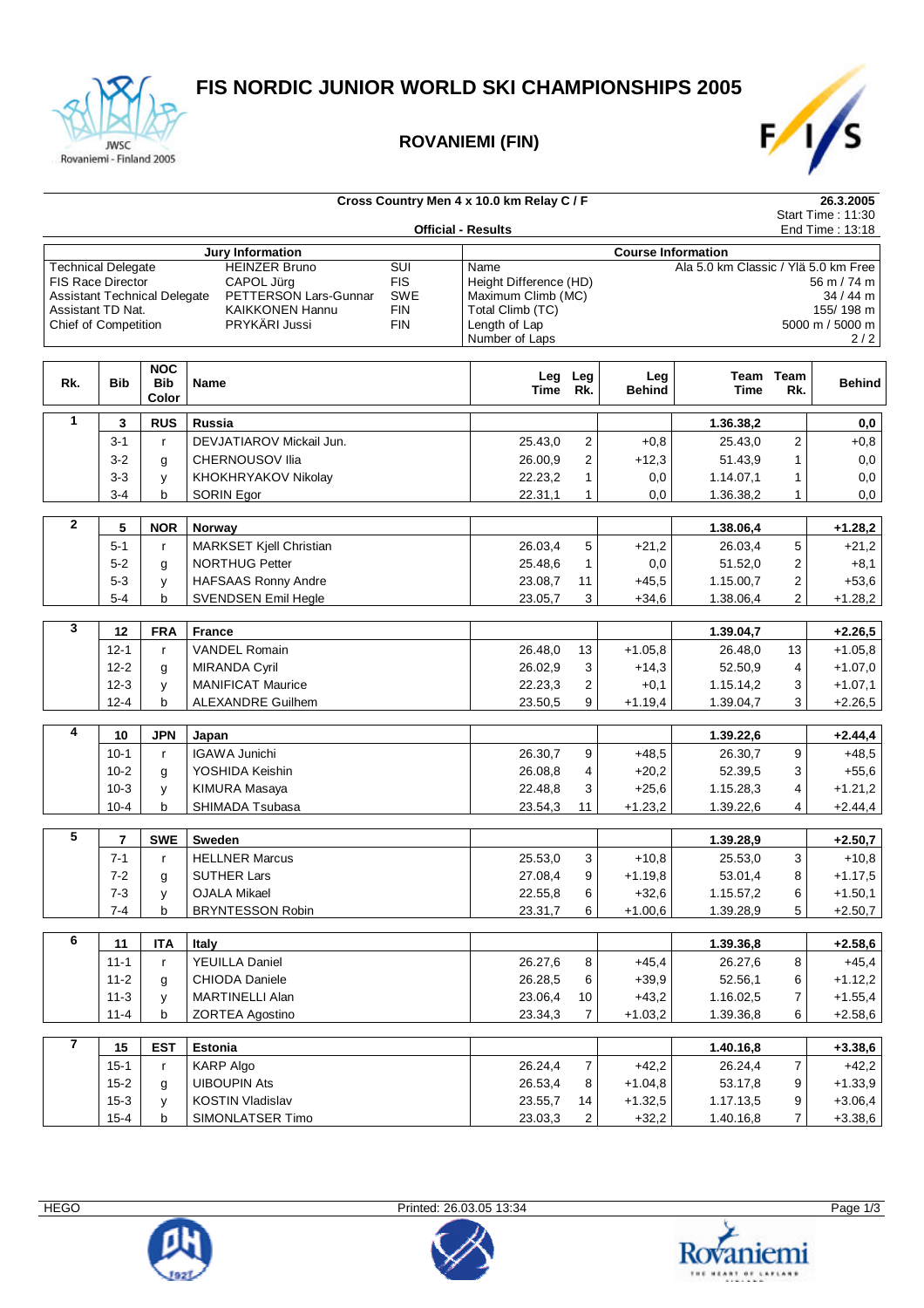

# **FIS NORDIC JUNIOR WORLD SKI CHAMPIONSHIPS 2005**

### **ROVANIEMI (FIN)**



| Cross Country Men 4 x 10.0 km Relay C / F |                           |              |                           |             |                |               | 26.3.2005 |                   |                 |
|-------------------------------------------|---------------------------|--------------|---------------------------|-------------|----------------|---------------|-----------|-------------------|-----------------|
|                                           |                           |              |                           |             |                |               |           | Start Time: 11:30 |                 |
|                                           | <b>Official - Results</b> |              |                           |             |                |               |           |                   | End Time: 13:18 |
|                                           |                           | <b>NOC</b>   |                           | Leg         | Leg            | Leg           |           | Team Team         |                 |
| Rk.                                       | <b>Bib</b>                | <b>Bib</b>   | Name                      | <b>Time</b> | Rk.            | <b>Behind</b> | Time      | Rk.               | <b>Behind</b>   |
|                                           |                           | Color        |                           |             |                |               |           |                   |                 |
|                                           |                           |              |                           |             |                |               |           |                   |                 |
| 8                                         | 6                         | <b>CZE</b>   | <b>Czech Republic</b>     |             |                |               | 1.40.19,6 |                   | $+3.41,4$       |
|                                           | $6 - 1$                   | r            | <b>JAKS Martin</b>        | 25.42,2     | $\mathbf{1}$   | 0,0           | 25.42,2   | 1                 | 0,0             |
|                                           | $6 - 2$                   | g            | <b>KUPILIK Vaclav</b>     | 27.49,6     | 13             | $+2.01,0$     | 53.31,8   | 10                | $+1.47,9$       |
|                                           | $6 - 3$                   | у            | <b>HORYNA Ondrej</b>      | 23.37,3     | 12             | $+1.14,1$     | 1.17.09,1 | 8                 | $+3.02,0$       |
|                                           | $6-4$                     | b            | RAZYM Ales                | 23.10,5     | 4              | $+39,4$       | 1.40.19,6 | 8                 | $+3.41,4$       |
|                                           |                           |              |                           |             |                |               |           |                   |                 |
| 9                                         | 13                        | <b>BLR</b>   | <b>Belarus</b>            |             |                |               | 1.40.33,0 |                   | $+3.54,8$       |
|                                           | $13 - 1$                  | r            | KUZMENKO Sergej           | 26.41,0     | 12             | $+58,8$       | 26.41,0   | 12                | $+58,8$         |
|                                           | $13 - 2$                  | g            | <b>IONENKOW Alexandr</b>  | 26.10,7     | 5              | $+22,1$       | 52.51,7   | 5                 | $+1.07,8$       |
|                                           | $13 - 3$                  | y            | <b>KARNEYENKA Leanid</b>  | 22.55,6     | 5              | $+32,4$       | 1.15.47,3 | 5                 | $+1.40,2$       |
|                                           | $13 - 4$                  | b            | PARFENAU Dzmitry          | 24.45,7     | 13             | $+2.14,6$     | 1.40.33,0 | 9                 | $+3.54,8$       |
|                                           |                           |              |                           |             |                |               |           |                   |                 |
| 10                                        | 4                         | <b>FIN</b>   | <b>Finland</b>            |             |                |               | 1.41.08,0 |                   | $+4.29,8$       |
|                                           | $4 - 1$                   | r            | TOLVANEN Olli-Pekka       | 27.09,3     | 16             | $+1.27,1$     | 27.09,3   | 16                | $+1.27,1$       |
|                                           | $4 - 2$                   | g            | <b>KYLMAELAE Matti</b>    | 27.27,2     | 11             | $+1.38,6$     | 54.36,5   | 12                | $+2.52,6$       |
|                                           | $4 - 3$                   | у            | <b>LEHTONEN Lari</b>      | 23.06,0     | 9              | $+42,8$       | 1.17.42,5 | 11                | $+3.35,4$       |
|                                           | $4 - 4$                   | b            | NAERVAEINEN Toni          | 23.25,5     | 5              | $+54,4$       | 1.41.08,0 | 10                | $+4.29,8$       |
|                                           |                           |              |                           |             |                |               |           |                   |                 |
| $\overline{11}$                           | 1                         | KAZ          | Kazakstan                 |             |                |               | 1.41.53,7 |                   | $+5.15,5$       |
|                                           | $1 - 1$                   | r            | POLTARANIN Alexey         | 27.31,7     | 18             | $+1.49,5$     | 27.31,7   | 18                | $+1.49,5$       |
|                                           | $1 - 2$                   | g            | <b>KUTSENKO Alexander</b> | 27.34,0     | 12             | $+1.45,4$     | 55.05,7   | 14                | $+3.21,8$       |
|                                           | $1 - 3$                   | у            | SAFONOV Yevgeniy          | 22.55,1     | 4              | $+31,9$       | 1.18.00,8 | 13                | $+3.53,7$       |
|                                           | $1 - 4$                   | b            | CHEREPANO Sergey          | 23.52,9     | 10             | $+1.21,8$     | 1.41.53,7 | 11                | $+5.15,5$       |
|                                           |                           |              |                           |             |                |               |           |                   |                 |
| 12                                        | 18                        | <b>AUT</b>   | Austria                   |             |                |               | 1.41.56,6 |                   | $+5.18,4$       |
|                                           | $18 - 1$                  | $\mathbf{r}$ | <b>HIRNER Manuel</b>      | 26.35,4     | 10             | $+53,2$       | 26.35,4   | 10                | $+53,2$         |
|                                           | $18 - 2$                  | g            | <b>HERBURGER Felizian</b> | 28.38,0     | 17             | $+2.49,4$     | 55.13,4   | 16                | $+3.29,5$       |
|                                           | $18-3$                    | у            | <b>DUERR Johannes</b>     | 22.58,8     | 7              | $+35,6$       | 1.18.12,2 | 14                | $+4.05,1$       |
|                                           | $18 - 4$                  | b            | <b>SCHULER Harald</b>     | 23.44,4     | 8              | $+1.13,3$     | 1.41.56,6 | 12                | $+5.18,4$       |
|                                           |                           |              |                           |             |                |               |           |                   |                 |
| 13                                        | 14                        | <b>SVK</b>   | Slovakia                  |             |                |               | 1.41.57,4 |                   | $+5.19,2$       |
|                                           | $14 - 1$                  | r            | <b>OTCENAS Martin</b>     | 26.21,4     | 6              | $+39,2$       | 26.21,4   | 6                 | $+39,2$         |
|                                           | $14 - 2$                  | g            | <b>JANECKO Frantisek</b>  | 26.39,0     | $\overline{7}$ | $+50,4$       | 53.00,4   | $\overline{7}$    | $+1.16,5$       |
|                                           | $14-3$                    | у            | <b>MAJERCAK Pavol</b>     | 24.22,3     | 17             | $+1.59,1$     | 1.17.22,7 | 10                | $+3.15,6$       |
|                                           | $14 - 4$                  | b            | ORAVEC Stefan             | 24.34,7     | 12             | $+2.03,6$     | 1.41.57,4 | 13                | $+5.19,2$       |
|                                           |                           |              |                           |             |                |               |           |                   |                 |
| 14                                        | 2                         | <b>GER</b>   | Germany                   |             |                |               | 1.42.43,2 |                   | $+6.05,0$       |
|                                           | $2 - 1$                   | r            | <b>SCHNURRER Manuel</b>   | 27.24,5     | 17             | $+1.42,3$     | 27.24,5   | 17                | $+1.42,3$       |
|                                           | $2 - 2$                   | g            | <b>BRUNNER Tom</b>        | 27.15,0     | 10             | $+1.26,4$     | 54.39,5   | 13                | $+2.55,6$       |
|                                           | $2 - 3$                   | у            | SEIFERT Stefan            | 23.05,6     | 8              | $+42,4$       | 1.17.45,1 | 12                | $+3.38,0$       |
|                                           | $2 - 4$                   | b            | <b>WUENSCH Oliver</b>     | 24.58,1     | 16             | $+2.27,0$     | 1.42.43,2 | 14                | $+6.05,0$       |
|                                           |                           |              |                           |             |                |               |           |                   |                 |
| 15                                        | 9                         | <b>UKR</b>   | <b>Ukraine</b>            |             |                |               | 1.43.13,5 |                   | $+6.35,3$       |
|                                           | $9 - 1$                   | r            | <b>KRUHLYAK Andriy</b>    | 25.54,4     | 4              | $+12,2$       | 25.54,4   | 4                 | $+12,2$         |
|                                           | $9 - 2$                   | g            | <b>SHTUN Vitaliy</b>      | 28.29,0     | 15             | $+2.40,4$     | 54.23,4   | 11                | $+2.39,5$       |
|                                           | $9 - 3$                   | у            | <b>BILOSYUK Myroslav</b>  | 23.58,8     | 15             | $+1.35,6$     | 1.18.22,2 | 15                | $+4.15,1$       |
|                                           | $9 - 4$                   | b            | <b>SHVIDKIY Oleksiy</b>   | 24.51,3     | 15             | $+2.20,2$     | 1.43.13,5 | 15                | $+6.35,3$       |